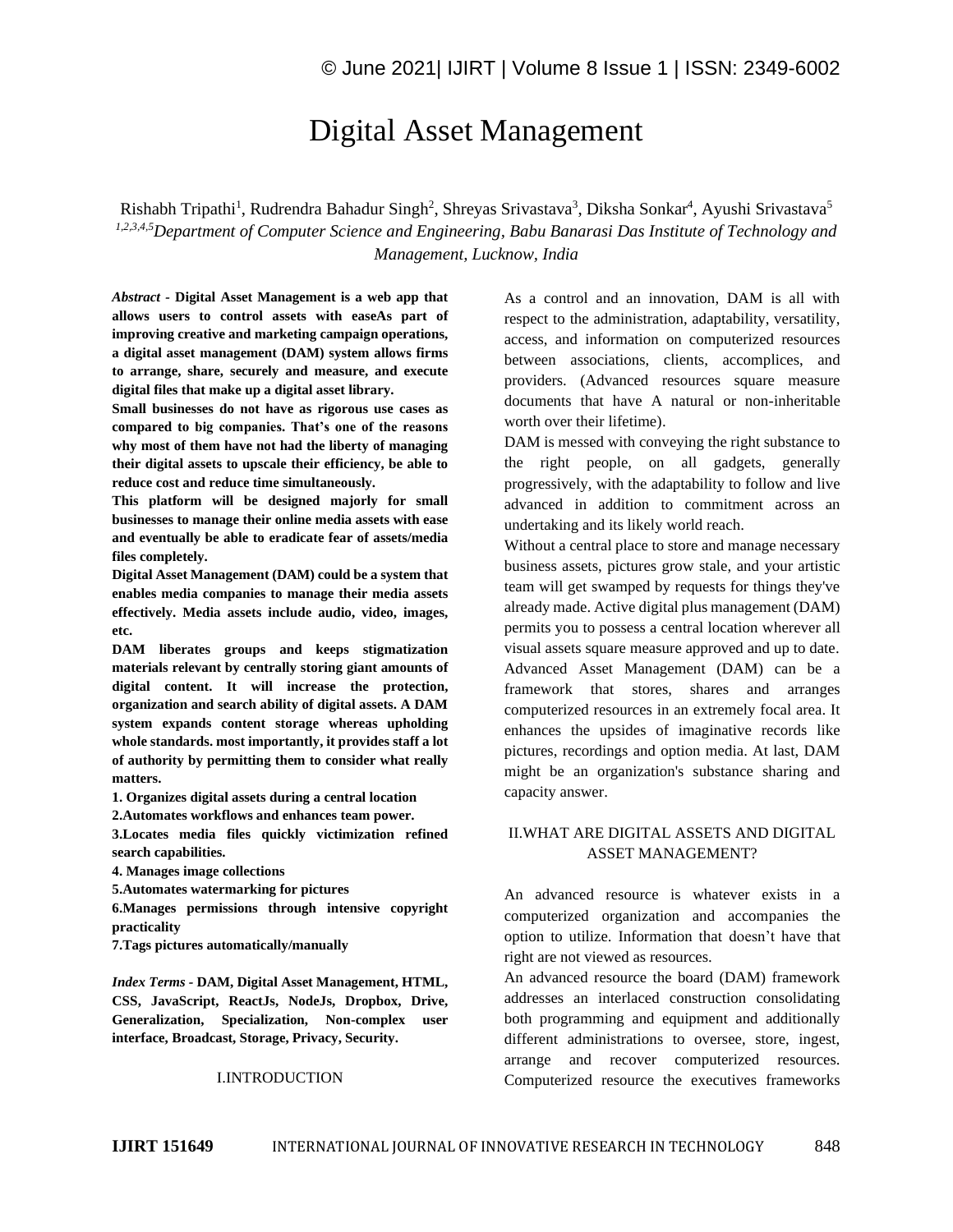permit clients to discover and utilize content when they need it.

## III.AIMS AND OBJECTIVES

The aim of this study is to discover how digital assets management Reduce the problem of managing digital assets in a one place without compromising the data quality and also how to share the metadata to the reliable third party.

#### 1.HTML,CSS

Html is what your browser understands. When we browse a webpage, we see html, which is similar to the bone. Html is what provides a webpage structure and form.

CSS (Cascaded Style Sheet) is what modified html is. CSS is like skin, texture. It gives color, width,height,padding,margin,background to html element. Main job of CSS is to give "STYLE" to html element.

2.JavaScript

JavaScript is a scripting language that is mostly used to create interactive web pages. There are a lot of fantastic things you can accomplish with your website with it's help.

There is no need to waste time compiling the code. JavaScript code automatically executes in the browser without any compilation. It is quicker than the Java programming code.

## 3.React.Js

Engineers may utilize React to fabricate gigantic web applications that can adjust information without reloading the page. Respond's significant objective is to be speedy, adaptable, and simple to utilize.

React.JS is just simpler to grasp right away. The component-based approach, well-defined lifecycle, and use of just plain JavaScript make React very simple to learn, build a professional web (and mobile applications), and support it.

## 4.Node.Js

Node.js is a free JavaScript runtime climate dependent on the V8 motor in Chrome. It is occasion driven and has non-hindering I/O, making it ideal for planning web programs that are lightweight, proficient, and speedy.

The effect of a drowsy and inert application can bring a business down to pieces and pieces. With its amazing and flexible nature, Node.js has been a knight in sparkling defensive layer, saving on the web and portable applications.

### IV.SYSTEM REQUIREMENT

#### 1.VS Code

Visual Studio Code blends the accommodation of a source code article chief with state of the art fashioner features, for instance, IntelliSense code finish and researching.

With assistance for some tongues, VS Code helps us with being rapidly valuable with sentence structure highlighting, area planning, auto-space, box-decision, pieces, and that is only the start. Instinctual console substitute ways, basic customization, and neighborhood console simple course mappings let us investigate our code easily

#### 2.Local Server

Local servers, the traditional option, are already surrounded by an ecosystem of experts, maintenance, and auxiliary services. Companies don't need to hire expensive consultants to maintain their infrastructure and software up and running.

Picking a neighborhood worker permits you to set up and work on sites with no organization designs. These sites are in fact "disconnected," which implies they can't be gotten to utilizing the web. Just an individual with direct admittance to your PC can see the site that is at present being created.

## 3.Web Browser

A web browser may be a software system application for retrieving and presenting data on the planet Wide internet. This method is hosted exploitation the Apache domestic cat internet server and might be accessed via an online browser by getting into the computer address of the hosted JavaServer Page. All the user-system interactions are done through the net browser

### V.PROBLEM STATEMENT

1.Until currently DAMs are solely custom primarily based. In easier words, corporations UN agency will afford to create and make use of a Digital quality Management system solely are able to fancy the privilege of this service.

2.Corporations of tiny and medium scale don't have any advantages of DAM and got to bang their heads against a similar Drive, Drop box, etc. accounts that is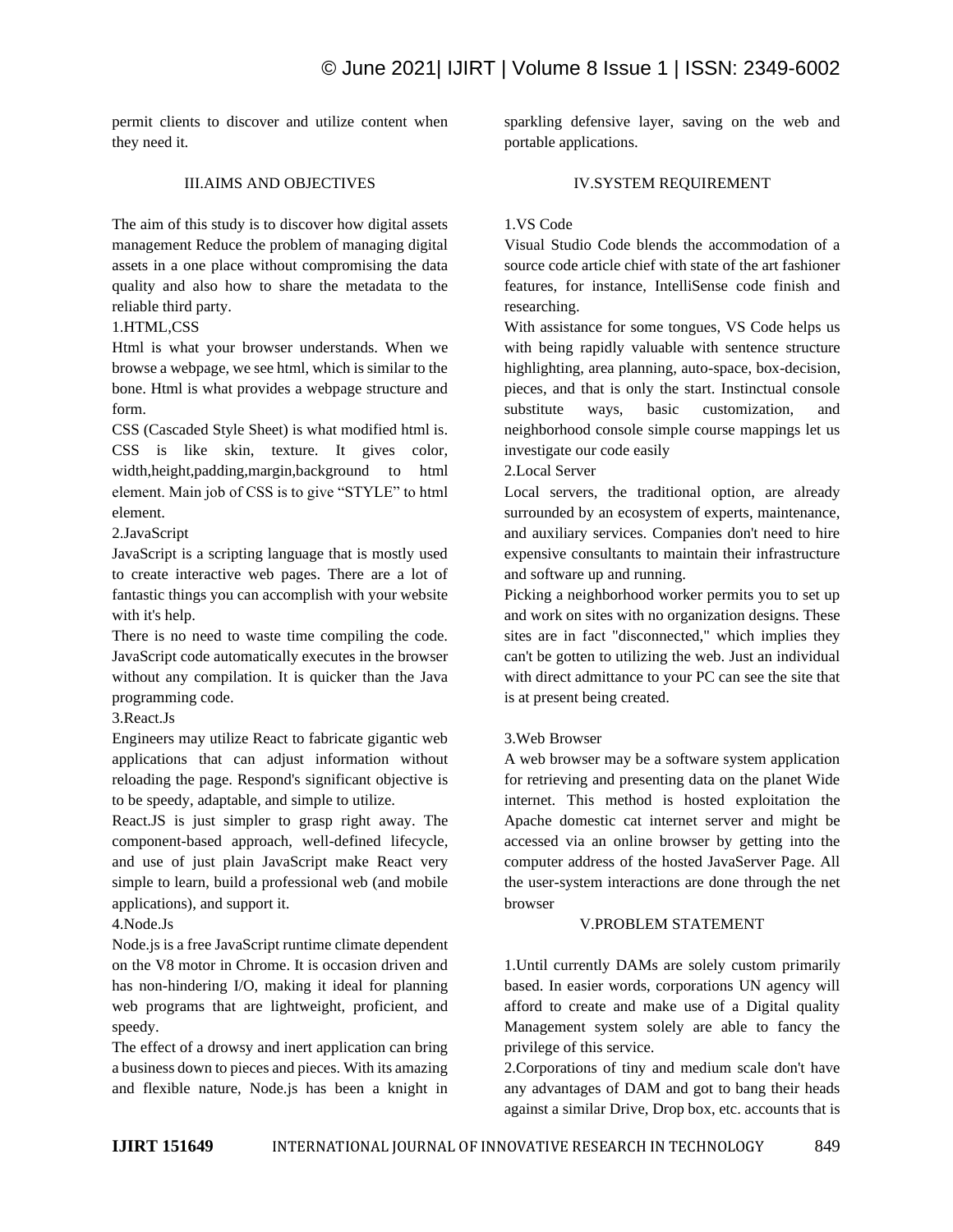shared by everybody within the team. Since they're custom primarily based, they're created specifically for the needs of 1 complete.

3.Their goals got to be aligned with business goals of the corporate it's being created for. The power to search out the proper image at precisely the right time will mean a distinction between winning or losing a client, meeting or reprehension a campaign point in time and supplying a unleash on time versus running into legal compliance problems, generally the problem isn't simply a scarcity of access, however a failure to form it clear to workers that pictures are the foremost up to date.

4.You ought to take under consideration that DAM systems don't seem to be designed to subsume everything as an example, they don't offer autotagging, and therefore you would like to form certain tag files properly once you enter them into the system. This could take time however makes it easier to retrieve files within the end of the day.

#### VI.PROPOSED APPROACH

- 1. For a team, individual, agency, studio, etc., it's vital during this quick paced online era to be able to manage all their assets with no problem.
- 2. During this project, we'll introduce following options in DAM to create it property for tiny businesses: fully internet based mostly. Since we tend to aren't creating it custom based mostly package, we tend to square measure creating it internet based mostly application so nobody want installation, one will simply login and still their work.

Generalization for all types of businesses-

We aren't related to any explicit complete or we tend to aren't inclined towards any explicit zx or complete, we tend to square measure creating it in a very means that somebody for any quite business will use it we tend to aren't creating it specific.

## Non-complex user interface-

We aren't creating the program terribly advanced as a result of which most of those that run little business aren't well educated, need skills and in advanced interface they could face difficulties victimization, that's why we tend to square measure creating a noncomplex program so they will simply use it.

Special options like tagging, drafting, etc.

# VII.DATA FLOW DIAGRAM & MANAGEMENT

Once the user accesses the system employing an application, they are given a login page. The user data is maintained within the local server. On getting into the credentials, username and countersign, the user is logged in to access their data. Once sure-fire authentication, the user gets access to his personal digital access management system. There are varied operations that the user is given with, namely,

- 1) Adding an quality.
- 2) Modifying an existing quality entry.
- 3) Viewing quality data.



#### Flowchart for DAM

#### VIII.BENEFITS OF DAM

1. Cost-proficiency–Cheap as compare to big MNC's charges. Area where dam is used to save cost.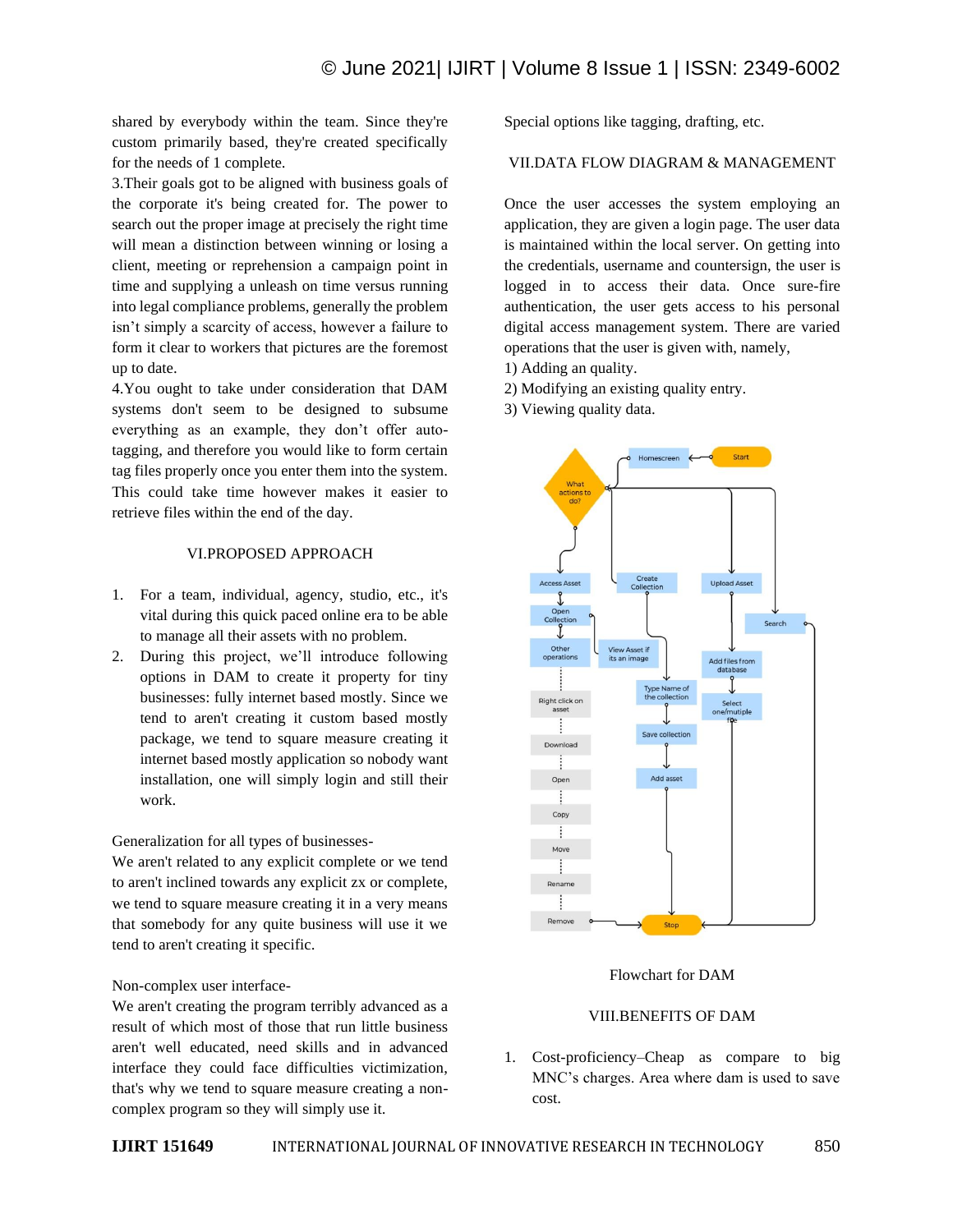

2. Smooth workflow – Moving from tape based generally to tapeless, and mechanizing work processes with the execution of DAM can cause an entire attitude change inside the tasks assets. This may should be driven from the most elevated and can be a significant confounded errand.



# IX.LIMITATIONS

The qualitative information assortment is restricted completely to represents the 5 leading broadcasters in Bharat, main within to operate of IT since constraints were two-faced throughout information assortment. The carbon copy of the study at different broadcasters of Bharat will change better generalizability of the evaluation of the study. Information assortment from representatives for different functions of broadcasting may have induced higher responses up for findings. This study explored recognize quality and recognize Value-added for broadcasters exploitation DAM. However, this analysis have the limitations to capture the impact of a broadcaster exploitation DAM solutions on a client.

#### X.CONCLUSION

It will be gathered from this examination that in the present day and age, digitization holds a truly imperative spot inside the telecom exchange. Since the 80s, media advancements have gifted a piece of digitization. Cds and advanced music media supplanted records and tapes inside the 1980s and 1990s, and flicks square measure dynamically being made and circulated carefully. TV framework is completely digitized in a few nations, link networks square measure part digitized, and in numerous nations earthbound organizations for TV square measure being digitized. One single pc will be acclimated deliver and burn-through variations of all media.

We worked on the proposed approach with the following future scope in above the democratization of digital assets.

#### XI. FUTURE SCOPE

Digital quality management systems will facilitate selling, design, sales, and development to higher manage digital assets. You'll deploy DAM systems onpremises, within the cloud, or maybe build a hybrid resolution that suits your future infrastructure.

We additionally wish to create it potential within the close to future for firms to migrate their assets from Drives and Drop box to a DAM service with lowest price and energy, so they'll focus additional on providing quality deliverables i.e. additional worth to their purchasers without fear concerning the management of Digital Assets. DAMs can presently got to cover full content and quality reportage.

#### REFERENCES

- [1] McCord, A. (2002). Overview of digital asset management systems. EDUCAUSE Evolving Technologies Committee.
- [2] HanLu, &Wang- Xion Shan (2010, June). Research on digital asset management technology in universities. (IEEE)Digital Asset Management (DAM) Market Report.
- [3] Austerberry, D. (2012). Digital asset management. Routledge.
- [4] Cecconi, F. R., Dejaco, M. C., Moretti, N., Mannino, A., & Cadena, J. D. B. (2020). Digital asset management. In Digital Transformation of the Design, Construction and Management Processes of the Built Environment (pp. 243-253). Springer, Cham.